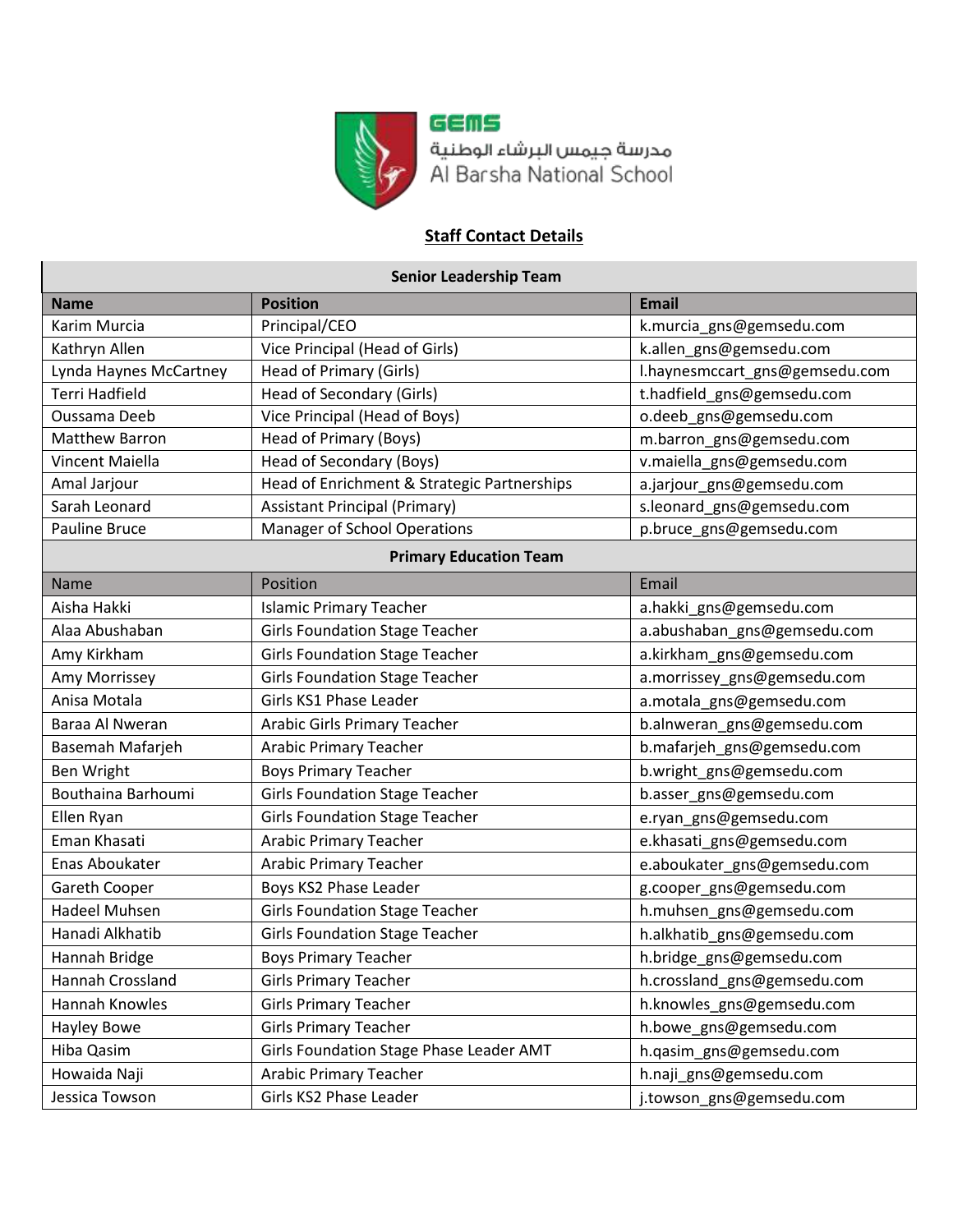| Katrina Scotford            | <b>Boys Primary Teacher</b>             | k.scotford_gns@gemsedu.com   |
|-----------------------------|-----------------------------------------|------------------------------|
| Khloud Abdulkadir           | <b>Islamic Primary Teacher</b>          | k.abdulkadir_gns@gemsedu.com |
| Lauren Murphy               | <b>Girls Foundation Stage Teacher</b>   | l.murphy_gns@gemsedu.com     |
| Leigh-Anne Brennan          | <b>Girls Foundation Stage Teacher</b>   | I.brennan_gns@gemsedu.com    |
| Lucinda Scott               | <b>Girls Primary Teacher</b>            | l.scott_gns@gemsedu.com      |
| Lucy Astwood                | <b>Boys Primary Teacher</b>             | l.astwood_gns@gemsedu.com    |
| Marianne Hughes             | <b>Girls Primary Teacher</b>            | m.hughes_gns@gemsedu.com     |
| Miasa Al Najjar             | <b>Girls Foundation Stage Teacher</b>   | m.alnajjar_gns@gemsedu.com   |
| Michelle Maher              | <b>Boys Primary Teacher</b>             | m.maher_gns@gemsedu.com      |
| Nikki Asghar                | Girls Head of PE                        | n.asghar_gns@gemsedu.com     |
| Paula Bisset                | <b>Boys Primary Teacher</b>             | p.bisset_gns@gemsedu.com     |
| Phoebe Patterson            | <b>Girls Primary Teacher</b>            | p.patterson_gns@gemsedu.com  |
| Rahaf Farah                 | <b>Islamic Primary Teacher</b>          | r.farah_gns@gemsedu.com      |
| Rahmah Abdulla              | <b>Islamic Primary Teacher</b>          | r.abdulla_gns@gemsedu.com    |
| Rakia Ali                   | <b>Girls Primary Teacher</b>            | r.ali1_gns@gemsedu.com       |
| Ranim Nourallah             | <b>Girls Foundation Stage Teacher</b>   | r.nourallah_gns@gemsedu.com  |
| Reena Boora                 | Girls Foundation Stage Phase Leader EMT | r.boora_gns@gemsedu.com      |
| Riz Mamdeen                 | <b>Boys Primary Teacher</b>             | r.mamdeen_gns@gemsedu.com    |
| Salsabeel Asaad             | <b>Islamic Primary Teacher</b>          | s.asaad_gns@gemsedu.com      |
| Samaina Raja                | <b>Girls Primary Teacher</b>            | s.raja_gns@gemsedu.com       |
| Serena Patel                | Boys KS1 Phase Leader and Literacy Lead | s.patel_gns@gemsedu.com      |
| Shahenda Ahmad              | Head of Arabic (Primary Whole School)   | s.ahmad_gns@gemsedu.com      |
| Shannon Staveley            | <b>Girls Primary Teacher</b>            | s.staveley_gns@gemsedu.com   |
| <b>Shouk Hussein</b>        | <b>Arabic Primary Teacher</b>           | s.hussein_gns@gemsedu.com    |
| Tabatha Dixon               | <b>Girls Primary Teacher</b>            | t.dickson_gns@gemsedu.com    |
| <b>Tobias Nwenwu</b>        | <b>Boys Primary Teacher</b>             | t.nwenwu_gns@gemsedu.com     |
| Victoria Webb               | <b>Girls Primary Teacher</b>            | v.webb_gns@gemsedu.com       |
| Yasmin Barbar               | <b>Arabic Primary Teacher</b>           | y.barbar_gns@gemsedu.com     |
| Susan Ingal                 | <b>Teaching Assistant</b>               | s.ingal1_gns@gemsedu.com     |
| Anna De Ocampo              | <b>Teaching Assistant (Swimming)</b>    | a.deocampo_gns@gemsedu.com   |
| Azza Asaad                  | <b>Teaching Assistant</b>               | a.asaad_gns@gemsedu.com      |
| <b>Bill Soriano</b>         | <b>Teaching Assistant</b>               | b.soriano_gns@gemsedu.com    |
| Fatima Karbouj              | <b>Teaching Assistant</b>               | f.karbouj_gns@gemsedu.com    |
| Hala Al Halabi              | <b>Teaching Assistant</b>               | h.alhalabi_gns@gemsedu.com   |
| Hana Al Ammari              | <b>Teaching Assistant</b>               | h.alammari_gns@gemsedu.com   |
| <b>Hebah Ahmed Attallah</b> | <b>Teaching Assistant</b>               | h.attallah_gns@gemsedu.com   |
| Latifah Al Ammari           | <b>Teaching Assistant</b>               | l.alammari_gns@gemsedu.com   |
| Mira Rizkallah              | <b>Teaching Assistant</b>               | m.rizkallah_gns@gemsedu.com  |
| Noha Rihawi                 | <b>Teaching Assistant</b>               | n.rihawi_gns@gemsedu.com     |
| Reda El Soussi              | <b>Teaching Assistant</b>               | r.elsoussi_gns@gemsedu.com   |
| Rima Sabri                  | <b>Teaching Assistant</b>               | r.sabri_gns@gemsedu.com      |
| Roua Safar                  | <b>Teaching Assistant</b>               | r.safar_gns@gemsedu.com      |
| Sherine El Ghoraiby         | <b>Teaching Assistant</b>               | s.elghoraiby_gns@gemsedu.com |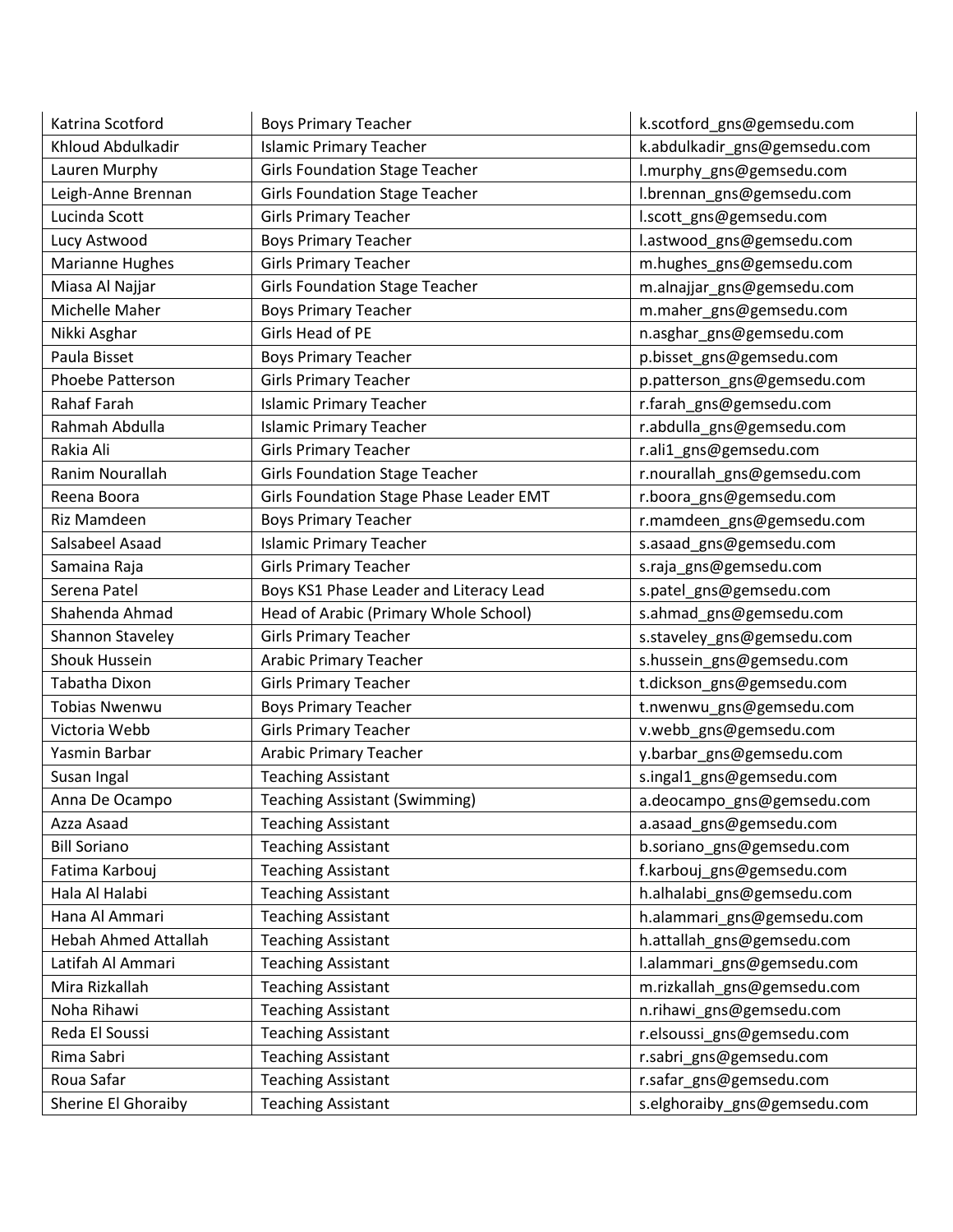| Sulafa Abd Alla        | <b>Teaching Assistant</b>                  | s.abdalla_gns@gemsedu.com       |
|------------------------|--------------------------------------------|---------------------------------|
| Vivian Wiajik          | <b>Teaching Assistant</b>                  | v.wiajik_gns@gemsedu.com        |
| <b>Bharati Trivedi</b> | Learning Support Assistant (LSA)           | b.trivedi_gns@gemsedu.com       |
| <b>Britty Sobi</b>     | Learning Support Assistant (LSA)           | b.sobi_gns@gemsedu.com          |
| Celin George           | Learning Support Assistant (LSA)           | c.george_gns@gemsedu.com        |
| Deena Jose             | Learning Support Assistant (LSA)           | d.jose_gns@gemsedu.com          |
| Mahimi Hallinnege      | Learning Support Assistant (LSA)           | m.harischandra1_gns@gemsedu.com |
| Maria Perez            | Learning Support Assistant (LSA)           | m.perez_gns@gemsedu.com         |
| Merle Solis            | Learning Support Assistant (LSA)           | m.solis_gns@gemsedu.com         |
| Nejla Hafeez           | Learning Support Assistant (LSA)           | n.hafeez_gns@gemsedu.com        |
| Patricia Udenna        | Learning Support Assistant (LSA)           | p.udenna_gns@gemsedu.com        |
| Rabab Saber            | Learning Support Assistant (LSA)           | r.saber_gns@gemsedu.com         |
| Rihab Dahmani          | Learning Support Assistant (LSA)           | r.dahmani_gns@gemsedu.com       |
| Shaimaa Amin           | Learning Support Assistant (LSA)           | s.amin_gns@gemsedu.com          |
| Shereen Youssef        | Learning Support Assistant (LSA)           | s.youssef_gns@gemsedu.com       |
| Sirine Aouedi          | Learning Support Assistant (LSA)           | s.aouedi_gns@gemsedu.com        |
| Sonia Molinas          | Learning Support Assistant (LSA)           | s.molinas_gns@gemsedu.com       |
| Sumitha Pramod         | Learning Support Assistant (LSA)           | s.pramod_gns@gemsedu.com        |
|                        | <b>Secondary Education Team</b>            |                                 |
| <b>Name</b>            | Position                                   | Email                           |
| Abdullah Abu Hassan    | Boys Secondary Head of Islamic studies     | a.abuhassan_gns@gemsedu.com     |
| Abigail Dunn           | Girls Secondary Head of English            | a.dunn_gns@gemsedu.com          |
| Ahmad Al Koud          | Boys Secondary Head of Arabic              | a.alkoud_gns@gemsedu.com        |
| Aisha Javed            | <b>Boys Secondary Teacher</b>              | a.javed_gns@gemsedu.com         |
| Akinpelu Egunjobi      | <b>Boys Secondary Teacher</b>              | a.egunjobi_gns@gemsedu.com      |
| Amy Davison            | <b>Girls Secondary Teacher</b>             | a.davison_gns@gemsedu.com       |
| Chireen Amir           | Arabic Girls Secondary Teacher             | c.aboamir_gns@gemsedu.com       |
| Chloe Mitchell         | <b>Girls Secondary Teacher</b>             | c.mitchell_gns@gemsedu.com      |
| Cristina Paterno       | <b>Girls Secondary Teacher</b>             | c.paterno_gns@gemsedu.com       |
| David Kinsella         | Boys Secondary Teacher/Examination Officer | d.kinsella_gns@gemsedu.com      |
| Doaa Soliman           | Girls Whole School Social Studies Teacher  | d.soliman_gns@gemsedu.com       |
| Fatima Rehman          | <b>Girls Secondary Teacher</b>             | f.rehman gns@gemsedu.com        |
| Kathryn Foster         | <b>Girls Secondary Teacher</b>             | k.foster_gns@gemsedu.com        |
| Giovanni Cazzin        | <b>Boys Secondary Teacher</b>              | g.cazzin_gns@gemsedu.com        |
| Gresa Shuleta          | <b>Girls Secondary Teacher</b>             | g.shuleta_gns@gemsedu.com       |
| Hala Alobaidi          | Boys Whole School Arabic Teacher           | h.alobaidi_gns@gemsedu.com      |
| Heba Al Omari          | <b>Girls Secondary Teacher</b>             | h.alomari_gns@gemsedu.com       |
| Issa Saleh             | <b>Islamic Boys Secondary Teacher</b>      | i.saleh1 gns@gemsedu.com        |
| Kathryn Kellier        | <b>Girls Secondary Teacher</b>             | k.keiller_gns@gemsedu.com       |
| Khaled El Darayer      | Boys Whole School Social Studies Teacher   | k.aboueldaraye_gns@gemsedu.com  |
|                        |                                            |                                 |
| Laura lacono           | Boys Secondary Head of Literacy            | l.iacono_gns@gemsedu.com        |
| Lorcan Lynch           | <b>Boys Secondary Teacher</b>              | l.lynch_gns@gemsedu.com         |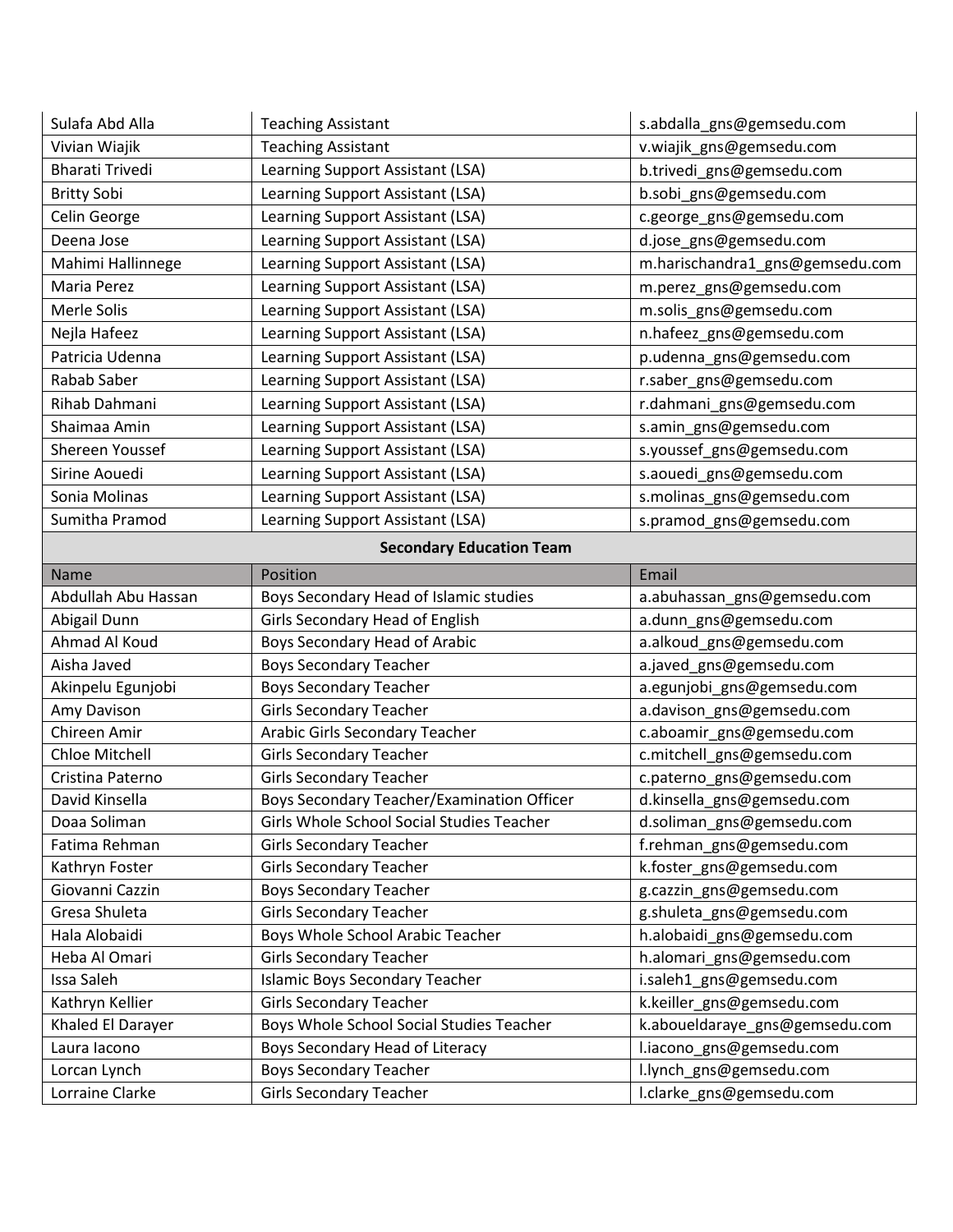| Luke Wiedeman           | Boys Secondary Head of Pastoral and Boys PE       | l.wiedeman_gns@gemsedu.com   |
|-------------------------|---------------------------------------------------|------------------------------|
| Maram Barakat           | <b>Girls Secondary Teacher</b>                    | m.barakat_gns@gemsedu.com    |
| Mari Evans              | <b>Girls Secondary Head of Maths</b>              | m.jonesevans_gns@gemsedu.com |
| Mark Storey             | <b>Boys Secondary Teacher</b>                     | m.storey_gns@gemsedu.com     |
| <b>Meghan Cleary</b>    | <b>Girls Secondary Teacher</b>                    | m.cleary_gns@gemsedu.com     |
| Mohammad Qou            | Arabic Boys Secondary Teacher                     | m.qou_gns@gemsedu.com        |
| Mona Douma              | <b>Girls Secondary Teacher</b>                    | m.douma_gns@gemsedu.com      |
| Naomi Sweeney           | <b>Girls Secondary Teacher</b>                    | n.sweeney_gns@gemsedu.com    |
| Natasha Kaushal         | Girls Secondary Head of Innovation and Enterprise | n.kaushal_gns@gemsedu.com    |
| Paula Hunter            | <b>Girls Secondary Teacher</b>                    | p.hunter_gns@gemsedu.com     |
| Rochelle Prescott       | <b>Girls Secondary Teacher</b>                    | r.prescott_gns@gemsedu.com   |
| Saba Imtiaz             | Girls Secondary Head of Science                   | s.imtiaz_gns@gemsedu.com     |
| Samantha Clements       | Boys Secondary Head of English                    | s.clements_gns@gemsedu.com   |
| Samirah El Baf          | <b>Girls Secondary Teacher</b>                    | s.elbaf_gns@gemsedu.com      |
| Siam Saleem             | Boys Secondary Head of Science                    | s.saleem_nsg@gemsedu.com     |
| Somia Chennoune         | <b>Islamic Girls Secondary Teacher</b>            | s.chennoune_gns@gemsedu.com  |
| Steven Allen            | Boys Secondary Head of Maths                      | s.allen2_gns@gemsedu.com     |
| Yasmeen Aslam           | <b>Girls Secondary Teacher</b>                    | y.aslam_gns@gemsedu.com      |
|                         | <b>Inclusion Team</b>                             |                              |
| Name                    | Position                                          | Email                        |
| Carna Brooks            | <b>Inclusion Teacher</b>                          | c.brooks_gns@gemsedu.com     |
| Gemma Kelly             | Head of Inclusion (Secondary)                     | g.kelly_gns@gemsedu.com      |
| Mariemarcelle Abedrabbo | <b>Inclusion Teacher</b>                          | m.abedrabbo_gns@gemsedu.com  |
| Michelle Cappie         | <b>Inclusion Teacher</b>                          | m.cappie_gns@gemsedu.com     |
| Mira Batrawi            | <b>Inclusion Teacher</b>                          | m.batrawi_gns@gemsedu.com    |
| Neesha Pal              | Head of Inclusion (Primary)                       | n.pal_gns@gemsedu.com        |
| Niamh Nicearuil         | Inclusion Teacher (ELL)                           | n.nicearuil_gns@gemsedu.com  |
|                         | <b>School Counselor Team</b>                      |                              |
| <b>Name</b>             | Position                                          | Email                        |
| Paola Sassine           | <b>School Counselor</b>                           | p.sassine_gns@gemsedu.com    |
| Waed Shehadeh           | <b>School Counselor</b>                           | w.shehadeh gns@gemsedu.com   |
|                         | <b>Administration and Support Team</b>            |                              |
|                         | <b>Front of House</b>                             |                              |
| Name                    | Position                                          | Email                        |
| Germeen Aly             | Parent Relationship Executive                     | g.aly_gns@gemsedu.com        |
| Rasha Seada             | Parent Relationship Executive                     | r.seada_gns@gemsedu.com      |
| Rehab Ali               | Registrar                                         | r.ali_gns@gemsedu.com        |
| Sally Elabbar           | <b>Admission Secretary</b>                        | s.elabbar_gns@gemsedu.com    |
| Joumana Ayache          | Receptionist                                      | j.ayache_gns@gemsedu.com     |
|                         | <b>Clinic</b>                                     |                              |
| Name                    | Position                                          | Email                        |
| Amira Mohamed           | Doctor                                            | a.mohamed_gns@gemsedu.com    |
| Eloisa Geslani          | <b>Nurse</b>                                      | e.geslani_gns@gemsedu.com    |